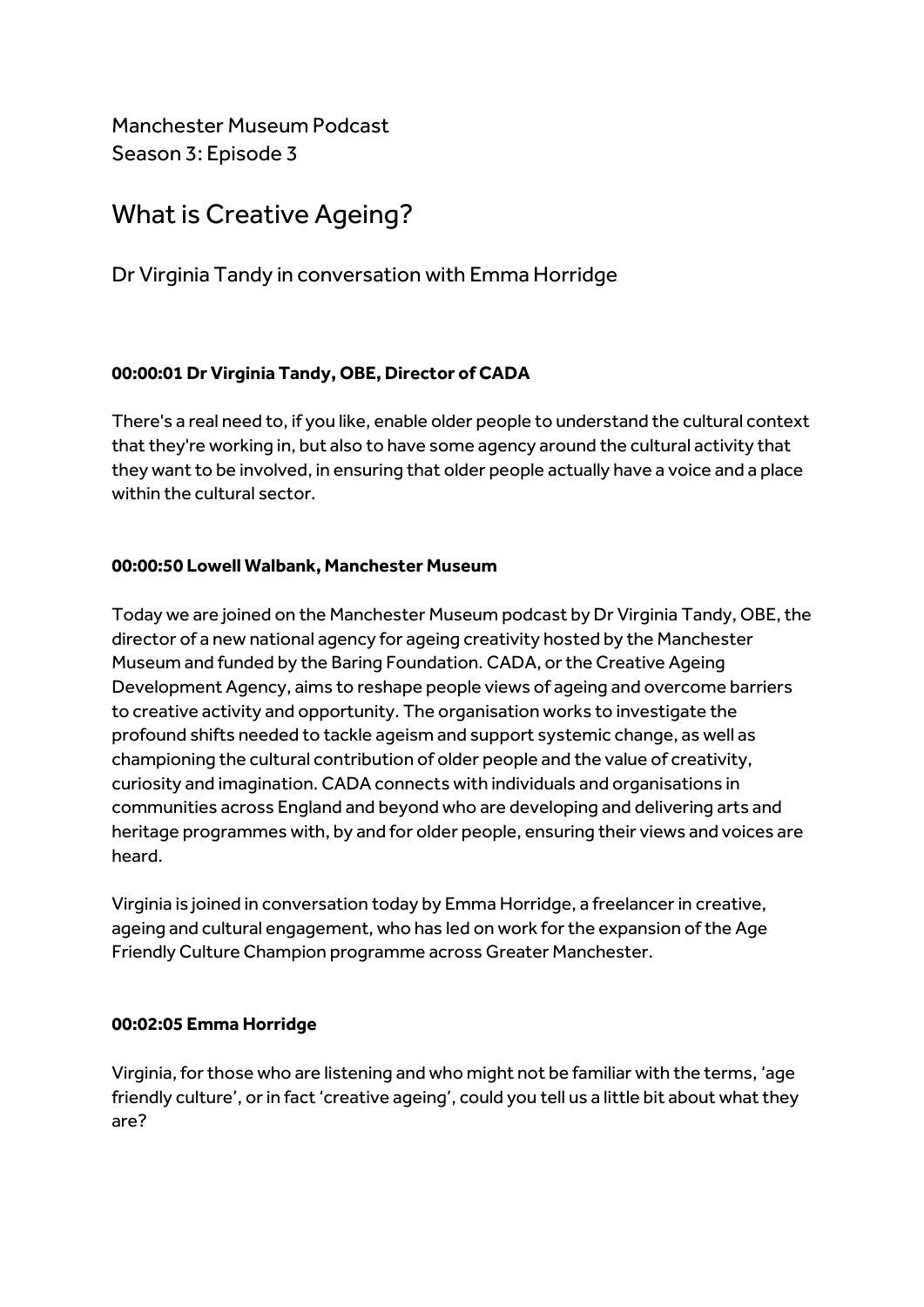## **00:02:16 Dr Virginia Tandy**

Well, I think they're both aimed at raising the profile of older people in the cultural world, really. I think we'd spend a lot of time thinking about the needs of younger people when it comes to culture, and we have invested money and effort into this. At the other end of the spectrum, if you like, you have another group of people who have the time and potentially the opportunity to make a creative life for themselves as they get older. And the whole idea of age friendly culture is really endeavouring to make that more possible. In some ways, age friendly culture embraces everybody, and it's always said that if you make adjustments for different kinds of people, you usually make everyone's lives easier. So, there's a lot to recommend thinking through ways of making culture more age friendly.

In terms of creative ageing, I think that embraces a slightly broader term, which for me brings in the whole idea of activism. So, one end of the spectrum you've got everyday creativity that might be things you do at home, on the kitchen table, and at the other you've got those pieces of work that are actively exploring the ageing process and trying to communicate the changes, the differences, that getting older brings to your life; the way you think, your values, and the way you feel about how you are seen in society.

## **00:04:29 Emma Horridge**

Brilliant, thank you. That's brilliant. Now, you you've kind of been working in this field for a while and you're currently the director of CADA which is the Creative Ageing Development Agency. Could you tell us a little bit about CADA, and how it kind of began?

# **00:04:46 Dr Virginia Tandy**

Well, the Creative Ageing Development Agency, CADA, grew out of a programme of investment that the Baring Foundation made over a decade during the 2010s, when it actively encouraged creative ageing projects by giving money to a huge range of different organisations and ideas and really sought to bring together the practitioners in the field, and the older people who were benefiting from the work that was being done - or were actually producing it themselves. And at the end of all of that, while there were creative ageing organisations in Wales and Scotland, there was no real creative ageing agency, in the Baring Foundation's view, in England. And so, they put up some money as a seed fund for the beginnings of a new initiative that would give England a similar kind of organisation that would act as a catalyst, a critical friend, a convener, and would provoke debate and create resources around creative ageing. And Manchester a consortium of organisations in Manchester - bid for the money, amongst a lot of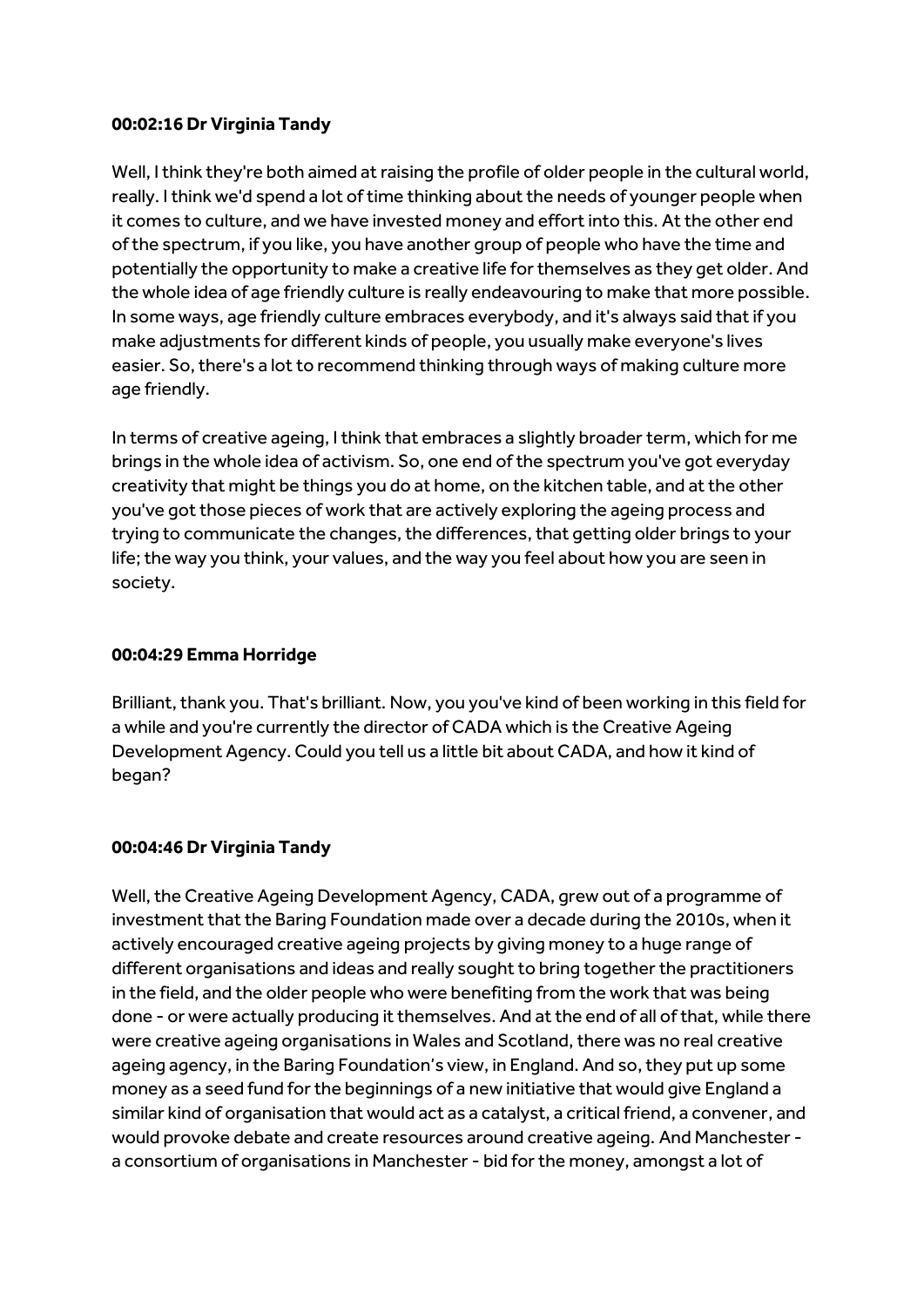others, and secured that funding and that's how CADA came into being, really. And it has money to run for the next few years and hopefully it will then be in a position to continue its work.

#### **00:06:47 Emma Horridge**

Okay, thank you for that. You touched a little bit on, kind of, the consortium in Greater Manchester. Could you tell us why do you think Greater Manchester is a home to CADA and a little bit of kind of the history around age friendly culture in Greater Manchester?

### **00:07:07 Dr Virginia Tandy**

Well, Greater Manchester is viewed as one of the pioneers of age friendly everything really, and the cultural dimension actually sits within a much bigger initiative, which is part of the Combined Authorities' approach to their way of working. And that pioneering approach, which embraced cultural organisations and activity as much as it related to housing and transport, and health, was very much embedded in the city and the city region, and so it was a natural applicant for this money from the Baring Foundation. And the consortium is an interesting collaboration. In Wales and Scotland, the creative ageing organisations there both sit within Age UK or Age Scotland and Cymru contexts, whereas CADA sits in a local authority and a university context in that the Manchester Museum led on the application, and the Director of the Manchester Museum, Esme Ward, is the cultural lead in the age friendly Greater Manchester hub. So, that was how that rather interesting collaboration was made, because of course, Manchester Museum is part of the University, and the third member of the consortium is the Manchester Institute for Collaborative Research into Ageing. So, if you, like, you've got a cultural organisation, a local government administration and a university research institute all coming together behind an organisation that's dedicated to creative ageing, which offers lots of opportunity and credibility.

#### **00:09:32 Emma Horridge**

It's a very unique position to be in then. And what, I guess what attracted to you on a personal level to this work?

### **00:09:42 Dr Virginia Tandy**

Well, yes, that's an interesting one, because I've always worked in cultural institutions and with cultural funders. But I suppose what interested me was, as I got older, I noticed things started to change in terms of how society saw me and my contemporaries, and I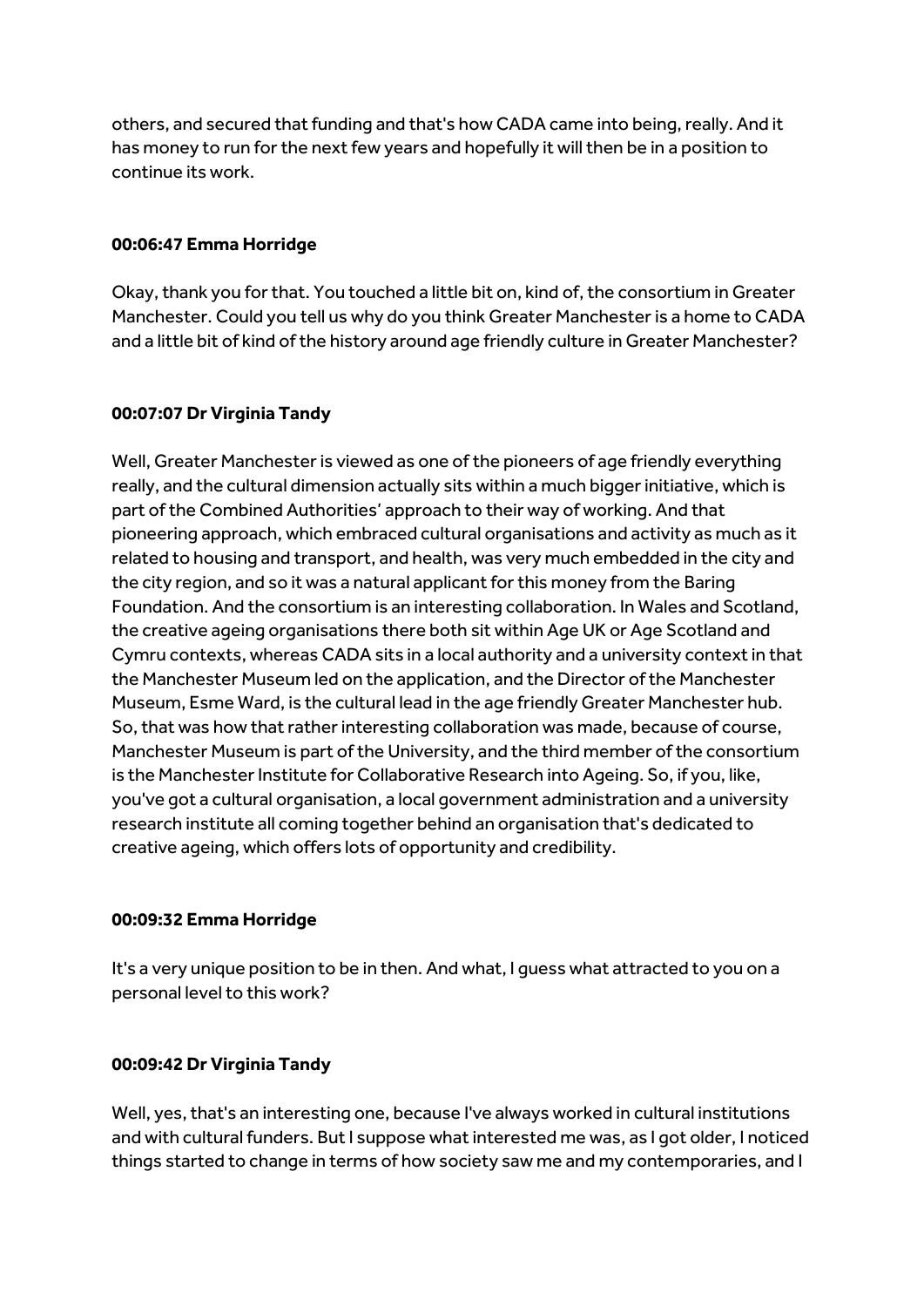had some fascinating conversations, particularly with women who were in quite powerful positions and had had very successful lives, who were extremely confused, concerned, unsettled by the prospect of getting older, leaving their jobs and what they would do in the future, finding themselves quite isolated when they finished work, in comparison to the kinds of environments they worked in before. And it made me think, well, if it's that complex and challenging for the people who you would expect to sail into retirement, what must it be like for others? And I ran a conference at the University in 2018 called 'Changing the Narrative', which was all about older women in the cultural sector and got to know quite a few people who were working in the field, and thought, this is a really fascinating area of work that isn't really being explored, particularly. And putting that together with my previous experience of working in cultural policy and strategy, I thought, when I sold a job I thought, oh maybe that would be a really interesting opportunity to see if I could make a difference and make some progress in what still seems to be quite a nascent field of activity

### **00:11:57 Emma Horridge**

It does seem that, yeah, it's still quite an untouched sector, and it does feel like Manchester, Greater Manchester, is a bit of a trailblazer, but, yeah, I'm personally really pleased that this work is happening, but also, like, frustrated that it seems to be in isolated pockets, and I suppose that's what CADA is doing, trying to kind of push that conversation and that topic further, on more of a broader kind of geographical area.

Just thinking of, kind of like, interesting or good examples of creative ageing or age friendly culture, do you have anything that kind of has really struck you over your career, or stuff that you're interested in that's coming up?

# **00:12:45 Dr Virginia Tandy**

I think there are some really great examples of work that are going on, and as with any innovative practice, the work is often found in smaller organisations who have decided to take on this agenda and work with it. So, organisations like Entelechy Arts down in London, who have regular - in normal times - activity for older people and also get lots of referrals through social prescribing, have created a really impressive programme of work that also, is artistically strong and explores ideas of ageing in ways that are not that commonplace.

I've also recently discovered some fascinating examples of dance companies that are dedicated to older people; Moving Memory, down I think in Kent, and there's another dance company in Brighton called Three Score Dance Company, again dedicated to older people and really exploring what it means to be an older dancer, and I think that is really fascinating, fascinating work.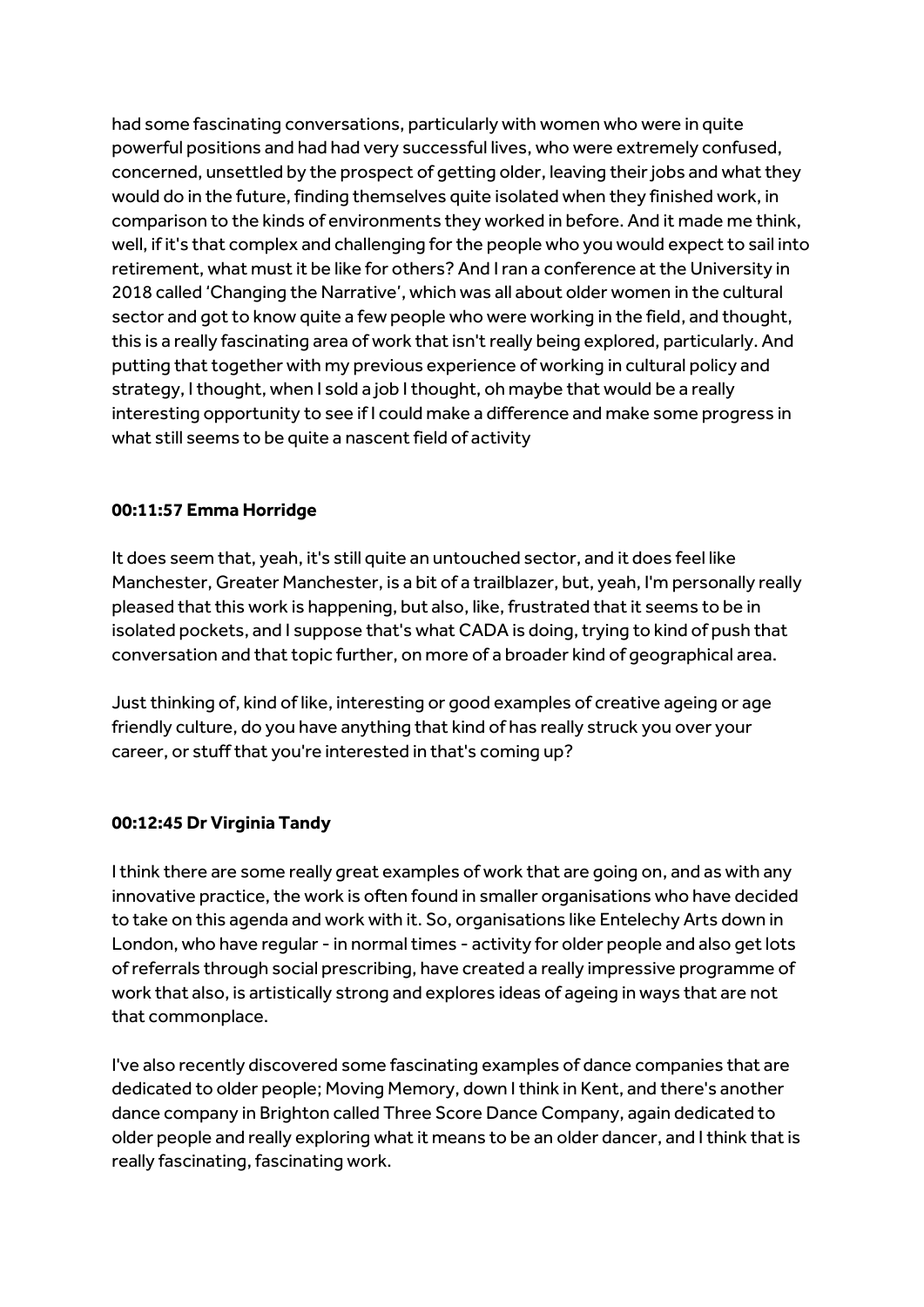Having said that, I think there are also some bigger arts organisations that are taking this agenda seriously. And if you look at the big theatres like the Royal Exchange in Manchester, they've actually got a production coming up next week, I think, an intergenerational production between their elders' company and their young company. And also, the kind of Heydays programme at Leeds Playhouse, I mean what you see there, in normal times, is older people - two or three hundred of them every week taking over the theatre during the day and running lots of different activities. But also, through the ensemble of older performers at Leeds, constructing really ambitious projects such as the Bus Pass Project that they're hoping to present in 2023 for Leeds City of Culture.

## **00:15:49 Emma Horridge**

Brilliant, that's fantastic. I'm based in Manchester and I'm looking forward to seeing the Suzanne Lacy, Uncertain Futures, at Manchester Art Gallery, because that looks really interesting, where she has worked with - Suzanne Lacy, an international female artist, who happens to be over the age of 50, which is the World Health Organisation definition of an older person. And I know a lot of people over 50 sometimes raise an eyebrow when I say that, but whatever, that's the term, but that looks really interesting. That's where Suzanne has worked with groups of women over 50 in different communities and wards across Greater Manchester to talk about, I guess it's their economic future, and their vulnerability when it comes to kind of economics and the uncertainty of their future. So, I haven't seen it, but yeah, I'm looking forward to having a look at that, because that looks really interesting.

Just kind of bringing us back, maybe, to CADA, what changes would you like to see or what changes would CADA as an organisation like to see in the cultural sector?

### **00:17:03 Dr Virginia Tandy**

Well, I think there's a handful of things that we're working on at the moment that are the beginnings of our agenda, really. I mean, the first is this idea of ensuring that older people actually have a voice and a place within the cultural sector. And we've done some work understanding, which you know about Emma because you were involved, about understanding the impact of the Culture Champions programme that Manchester put together, and that's, in places, been running for a decade, where older people had the opportunity to act as ambassadors in their communities. I think there's a real need to, if you like, enable older people to understand the cultural context that they're working in, but also to have some agency around the cultural activity that they want to be involved in. And I think Culture Champions offers a great example of that and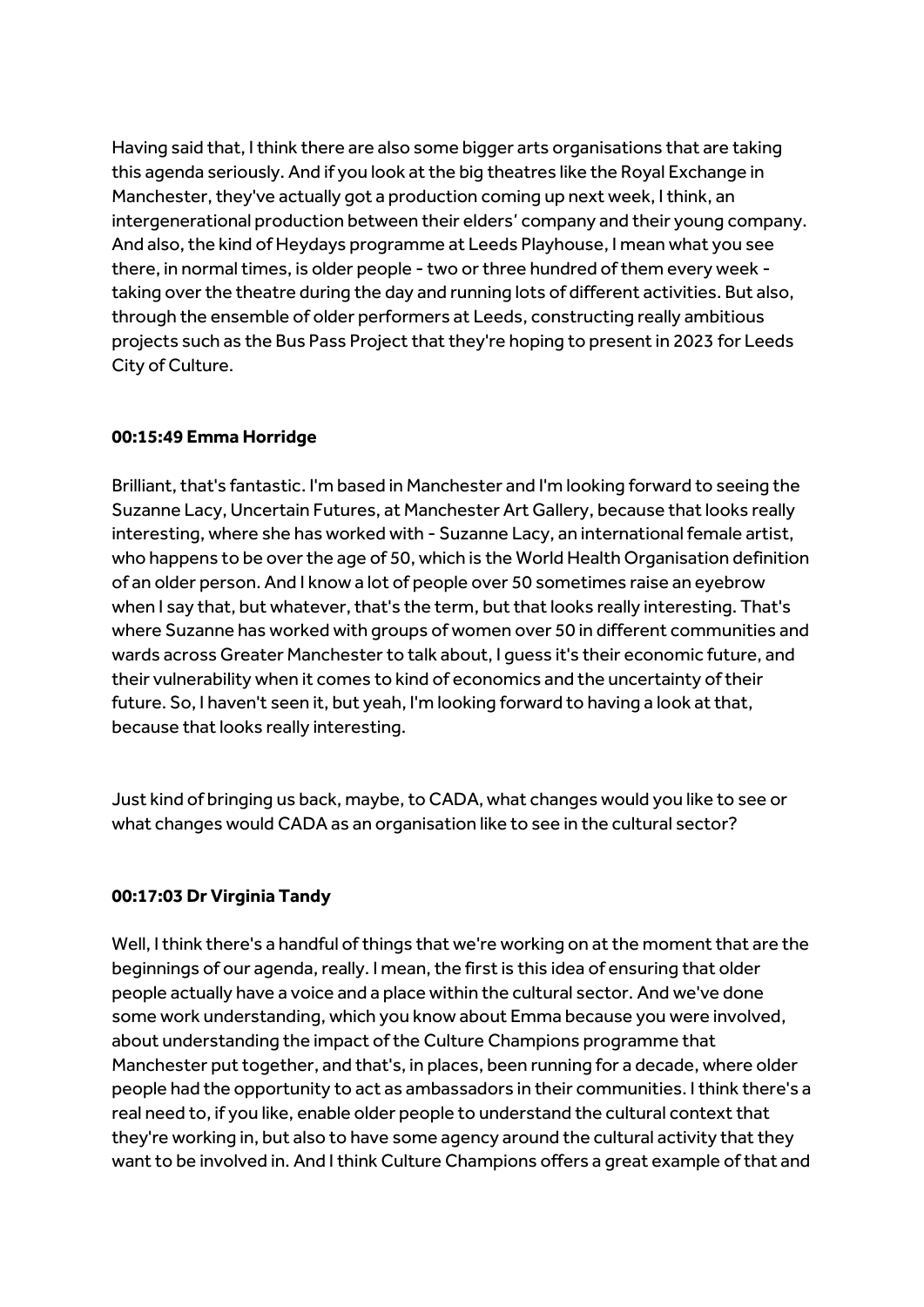I'm starting now to see other potential examples too coming out of the Celebrating Age programme which the Baring Foundation and the Arts Council co-funded, and which is now coming to an end. So, I'm looking forward to having some conversations with older people who've been involved in those programmes too, to sort of compare and contrast experiences and see what possibilities exist, to maybe bring older people together and have a national conversation about this creative ageing idea, in all its diverse forms.

Secondly, I'm very aware that there is very low visibility of creative ageing work in ethnically diverse communities. And so,to begin some understanding of that, we've just commissioned a piece of work that's looking at creative ageing, initially in the South Asian community, to try to understand what work is going on but also to try and bring some new voices into the creative ageing conversation; some new ideas, some new perspectives, and to celebrate the work that's already happening.

The third thing that I'm looking at, at the moment, is the whole issue of data. I can't answer the question, 'where has the highest proportions of older people in the country in terms of percentages of their populations?' Nor can I accurately answer questions around cultural participation of older people, particularly in terms of the impact of the pandemic and their willingness to return to participatory activity in person. And so, we've also commissioned a piece of work with the Audience Agency, who collect all the data from the arts organisations that are funded by the Arts Council, to look at their data from older people's perspective, to give us that insight as a starting point, as a baseline, to see where things are up to at the moment, so that we can track our progress, but also, we can speak more authoritatively about where we feel there is room for improvement and where we feel there are significant insights that could help cultural organisations do more to attract older people back into their organisations. You know, people over 65 were some of the most loyal and frequent attendance at arts organisations prior to the disruption of the pandemic, and I'm not sure until I see the results of the research, I'm not sure how they are, or whether they're finding their way back. If you talk to a lot of older people, they say they are still quite nervous. And so, we will have to see how things do change, and which older people decide they're going to go back to their previous way of life, and who might actually want to work differently. And of course, the whole digital acceleration of online working has made such a difference to those people who are digitally connected in terms of the range of things they can participate in and what they can access. And that's a whole other thing to be looking at as we move forward, how we actually capitalise on that, but also how we recognise that for many older people that still isn't their preferred way of working.

I think the other changes, as I said before, going back to Culture Champions, I think it is that issue of when I've spoken to older people, what I hear is they want purpose, they want agency, they want status, and I think it's finding those opportunities that offer them that way of connecting to culture. And then I think the other interesting discovery is that discovery of talent that maybe was there when they were children, but they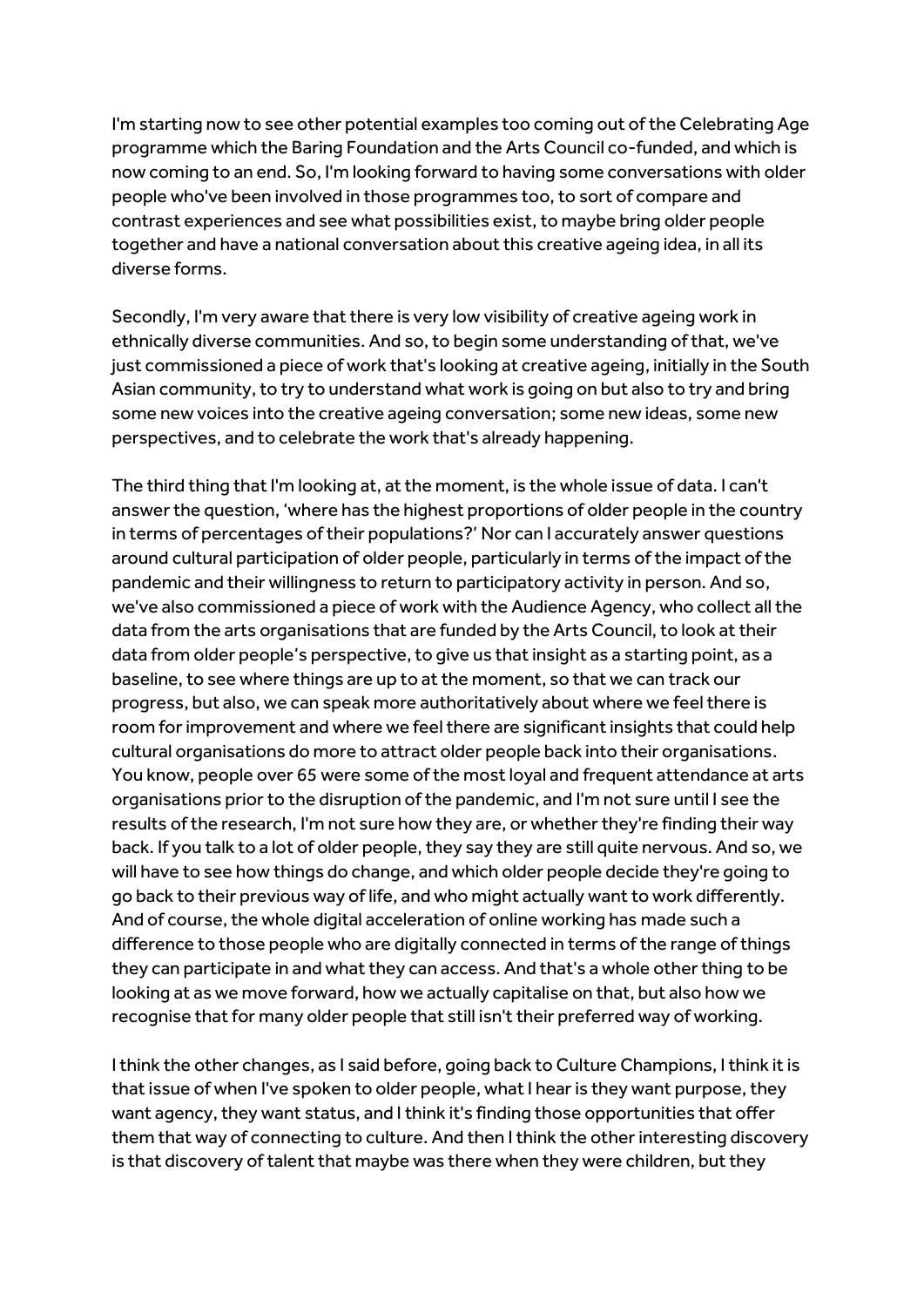didn't have the opportunity to explore it and they now have perhaps time and possibility. And we can see people, really good examples, particularly coming out of the Celebrating Age programme and other work that other organisations are doing. where we see people rediscovering interests and talents that they had as children, but put to one side when their working lives or their raising of children became a dominant part of their life, and they're now going back to that and finding something which really does enrich them and makes their later life a time of opportunity.

### **00:24:43 Emma Horridge**

Some of it, just from listening to you, has just reminded me from some of the older people I've spoken to have definitely said that and expressed that want to kind of develop a skill that they may have had when they were younger or even start something new. But what I always find is interesting, and I think, Virginia, we spoke to the same person about this, an older person said to me that they wanted, they didn't want to just make things and put them on a shelf somewhere. They didn't want to have their house filled with like a bit of arts and craft that was just gonna take up space or end up going in the recycling bin. They wanted to learn a really interesting skill or they wanted to be able to access even, you know, equipment that they couldn't have at home, so printing photography, that kind of thing. And yeah, I just thought that was interesting, it's hearing from older people what they want rather than us running a workshop that they might, you know, that we think - that I think - they might like, when the truth is, you know, it just doesn't interest them.

You kind of touched on this already, but I was going to kind of ask you what you thought, from the older people that you've spoken to, what they really value about kind of arts and culture, and beyond maybe kind of that learning or developing a skill, is there anything else that has come out that's been quite a strong trend or quite a strong feeling from people that you've spoken to?

### **00:26:19 Dr Virginia Tandy**

That's a really interesting question. I'm just thinking back to something I was doing yesterday relating to the Celebrating Age programme where we were reading testimony from different people who had been involved in that programme. And the kinds of things they were pointing to were, on the one hand, how opportunities around creative writing had actually enabled them to feel more comfortable about their later lives and enabled them to explore their feelings about getting older. So, you could say that is contributing to their mental health as well as their creative ability. I think the other thing, which it has been sustained actually, often virtually, through the last 15 months, is the kind of togetherness and companionship that people have found through pursuing creative activities with others, sharing ideas, talking about work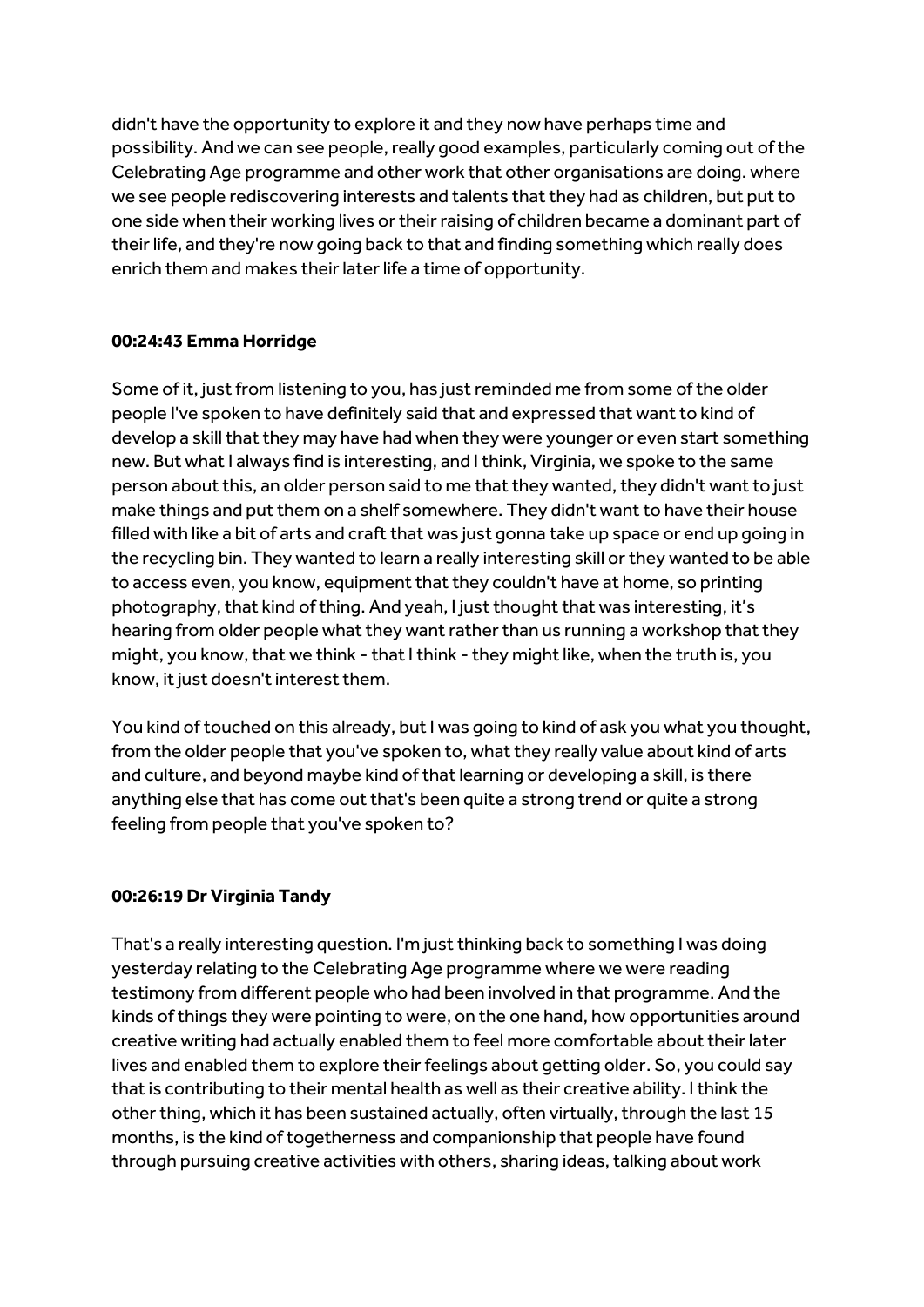between a group of people, maybe even visiting something together, where possible. I think there has been, that togetherness is such an important aspect of creative ageing. And I don't think we should underestimate the levels of loneliness and isolation that can occur, as a consequence of getting older, maybe not having any volunteering or paid employment. And so, you know, how do you continue to connect with the outside world?

I think the other the other dimension is the whole issue of intergenerational work. There are some really fascinating statistics which I can't quote completely, but you'll know yourself if you think about it, that people tend as they get older to have fewer people who are friends who are younger than they are, and I think intergenerational work is so important in keeping people connected to the whole of society and to the thoughts and ideas and energy of younger people as well as those of older people, and putting that together. And there are lots of intergenerational projects now, whether that's nurseries going into care homes, or the example I was talking about before, the Royal Exchange's young company and elders company coming together to do work. And I think that is also, the really valuable element of creative practice that can be encouraged.

#### **00:29:48 Emma Horridge**

I would agree with that, and it's just reminded me of something that I read when I was doing some of the research for CADA on the Culture Champion programme, someone that said to me that they find that the older adults that they were working with expressed an interest in being with people with similar interests and similar kind of tastes around art and culture, it didn't necessarily have to be people of their age, they didn't always want to be categorised just by their age. They wanted to feel the place was for them, they wanted to feel that the place was accessible for their age group and such, but it didn't have to just be, 'you're over a certain age so you can be in this gang.' And I guess you touched on it too, with creativity, you know you need fresh ideas, you need to bounce ideas off each other, and be open to hearing kind of different perspectives. And I guess having a diverse group of people in everything from age to background, you know that is probably where the most kind of fertile will come from.

That's really interesting what you've been talking about, Virginia, and it sounds like you've got your hands full with CADA. You've got a lot to do in the next couple of years. I hope you're enjoying the work and I hope, even though we're living through these strange times, that you're able to kind of connect with people across the country and to hear these great ideas and work together.

If anyone wants to know a little bit more about CADA, what's the best way to do that? How do they find out?